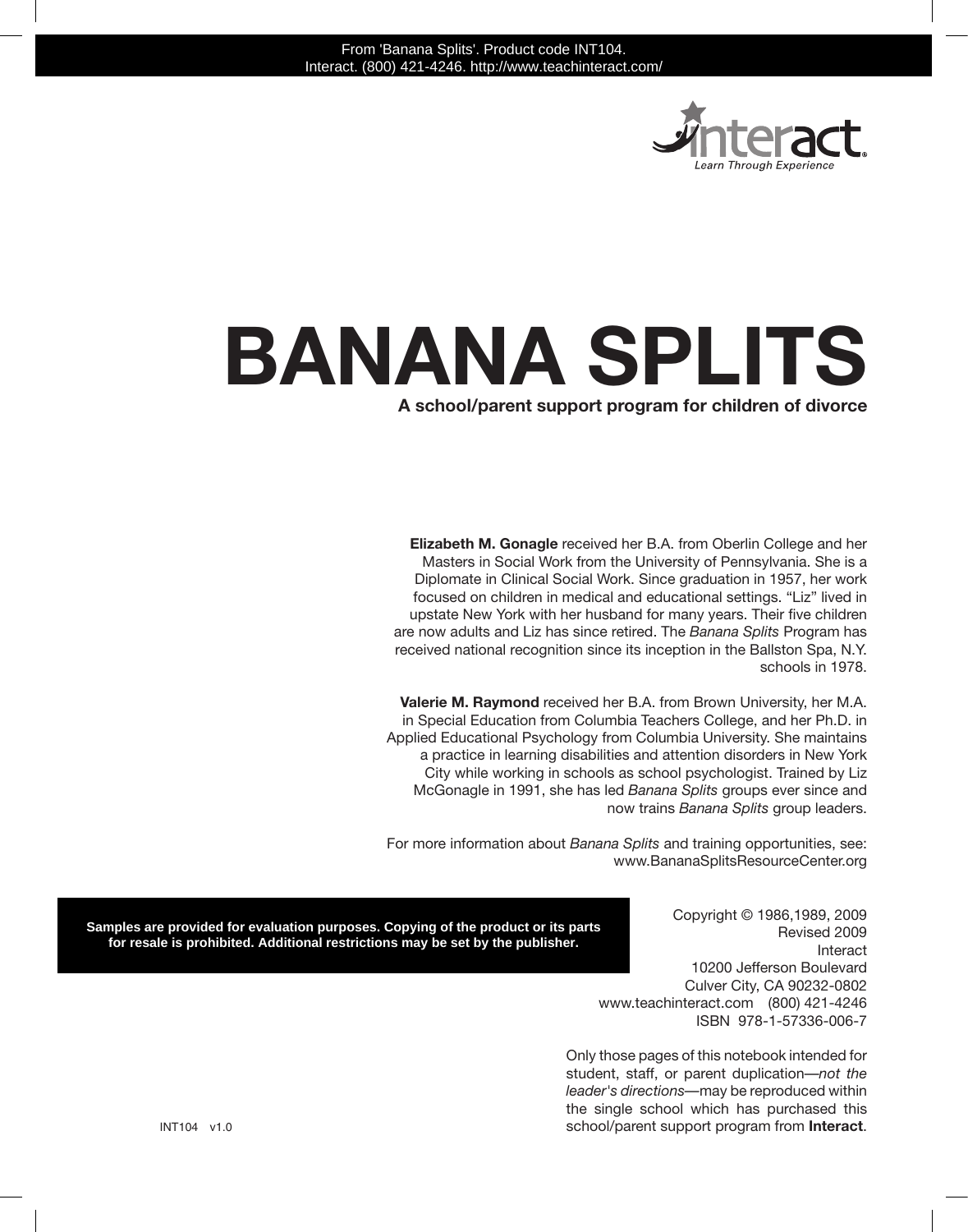## **Program meets ever-growing need**

Originating as an elementary school program in a single school in 1978, the *Banana Splits* program is now in use in many states throughout the continental United States and Hawaii. It has grown through the enthusiasm and real determination of the many people who felt it would help kids. Counselors, nurses, parents, administrators, teachers, social workers, psychologists as well as graduate students have started successful groups. Thanks to each of them. Originally designed just for children with divorced parents, successful groups can also include "children who live with one parent or one at a time" for a variety of reasons

The expansion of the program has not kept pace with the need. 40% of marriages will fail, and just 60% of American children live with both biological parents according to the 2000 census. Children may live with a single parent, through divorce, death, or single parenting by choice; or with a parent and stepparent; or in some other family configuration involving separation from a parent.

*Banana Splits* is a small step in helping meet the multifaceted demands which are being placed on the schools.

Long-term research has pointed out that the period of greatest impact on the child of divorce is between age five (kindergarten) and eight (third or fourth grade). According to Linda Bird Frank in her book *Growing Up Divorced,* the negative effect of remarriage, which will affect one in six kids, is at its highest between ages nine (fourth and fifth grade) and 15 (high school).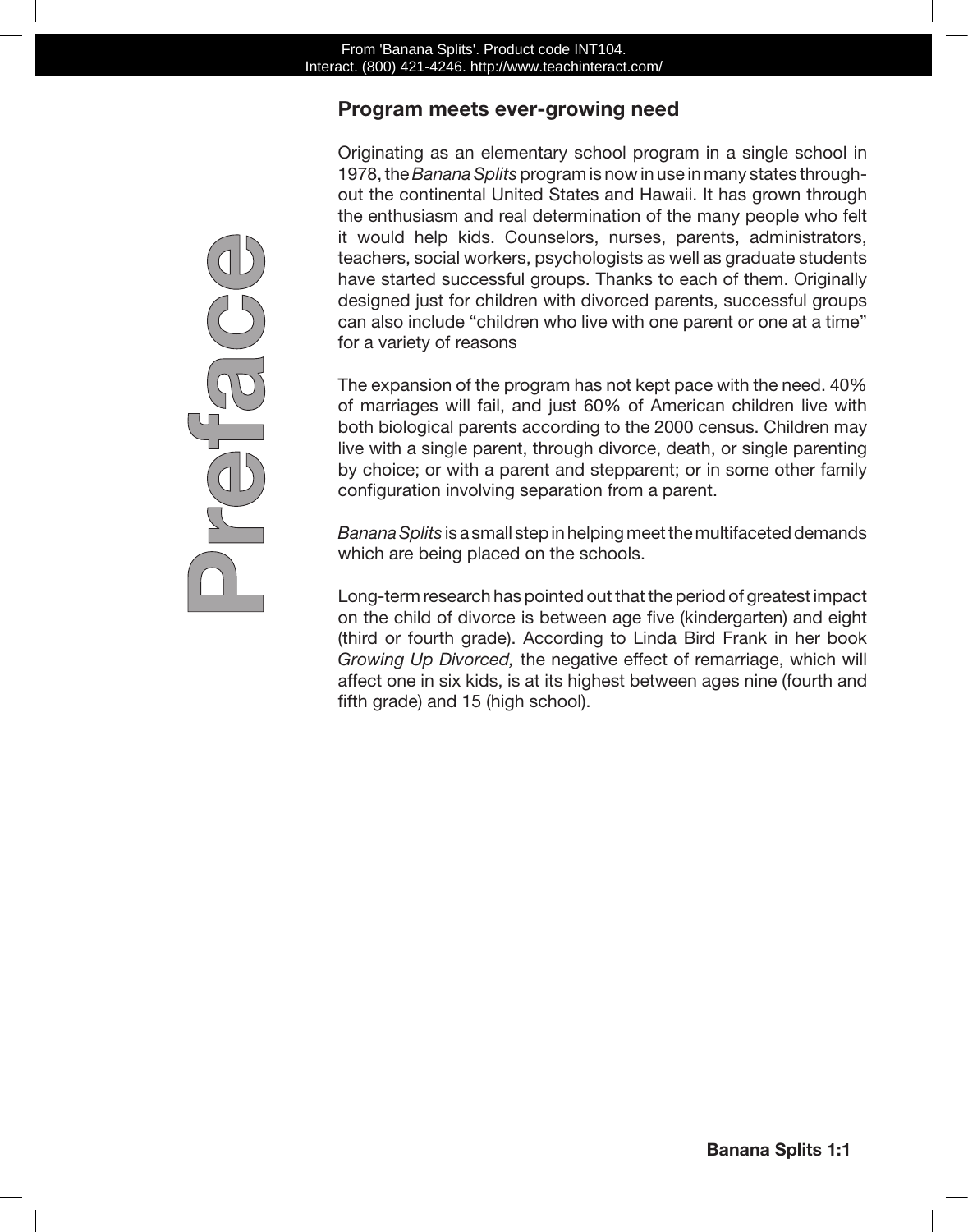#### From 'Banana Splits'. Product code INT104. Interact. (800) 421-4246. http://www.teachinteract.com/

To the child, divorce represents a trauma second only to the death of a parent. However, society has no child-appropriate ceremonies to mark the dissolution of a family. The child mourns alone, while the world around him barely acknowledges his grief. Until the child faces the relevant emotions, the past is carried around like excess baggage, even though the split may have happened many years before.

Divorce is a reality as fearful and terrifying to the elementary school child as the nuclear bomb threat is to the "No Nukes" supporters. Every child knows someone whose parents have split, and thus routine family arguments become even more threatening. To ignore the problem, figuring it will go away, is senseless. It is not going away.

Before the split, the "family" was the identifiable unit to the child. Although alcoholism, abuse, and rejection may have been present, to the young child it was a personal picture of family which provided a basis for perspective. The family had a history. At some future time, the "new" will become history, and thus comfortable, expected, and predicted. Even the "new" history, however, will change with the advent of a stepparent. Fifteen percent of all kids now live in stepfamilies, and yet more live with one parent and visit the other parent in a stepfamily

If the child receives "Academy Award" support from parents and if everything goes as smoothly as possible, three to five years usually must pass for the child to regain the stability previously felt. From the schools' perspective, there seems to be a paucity of "good" time when the child can give full attention to the child task of learning. Ample evidence of this problem is exhibited through decreased attendance, lowered test scores, behavior problems, and illness, as the child adjusts to the extra-school changes in his life. Perks that might have motivated a few marginal students do not work. This situation is demoralizing and problematic even to a good teacher. The teacher, already pressured by many demands, must now meet still another demand—the need to motivate a child whose only stability may be school.

It is the transitional period—the minimal three-year period of "emotional fog"—which is of initial concern to those working with kids. It is all too true that the child's main concern is "Did dad send the alimony check?" not what happened to "Dick and Jane." The child, again needing only to accomplish child tasks, is busily trying to survive, struggling to find a secure path leading back to a feeling of well-being. However, new changes often follow in the wake of death and divorce, which may require another period of adjustment: dating, remarriage, a second family split, the prospect of moving away from a struggling parent to attend college…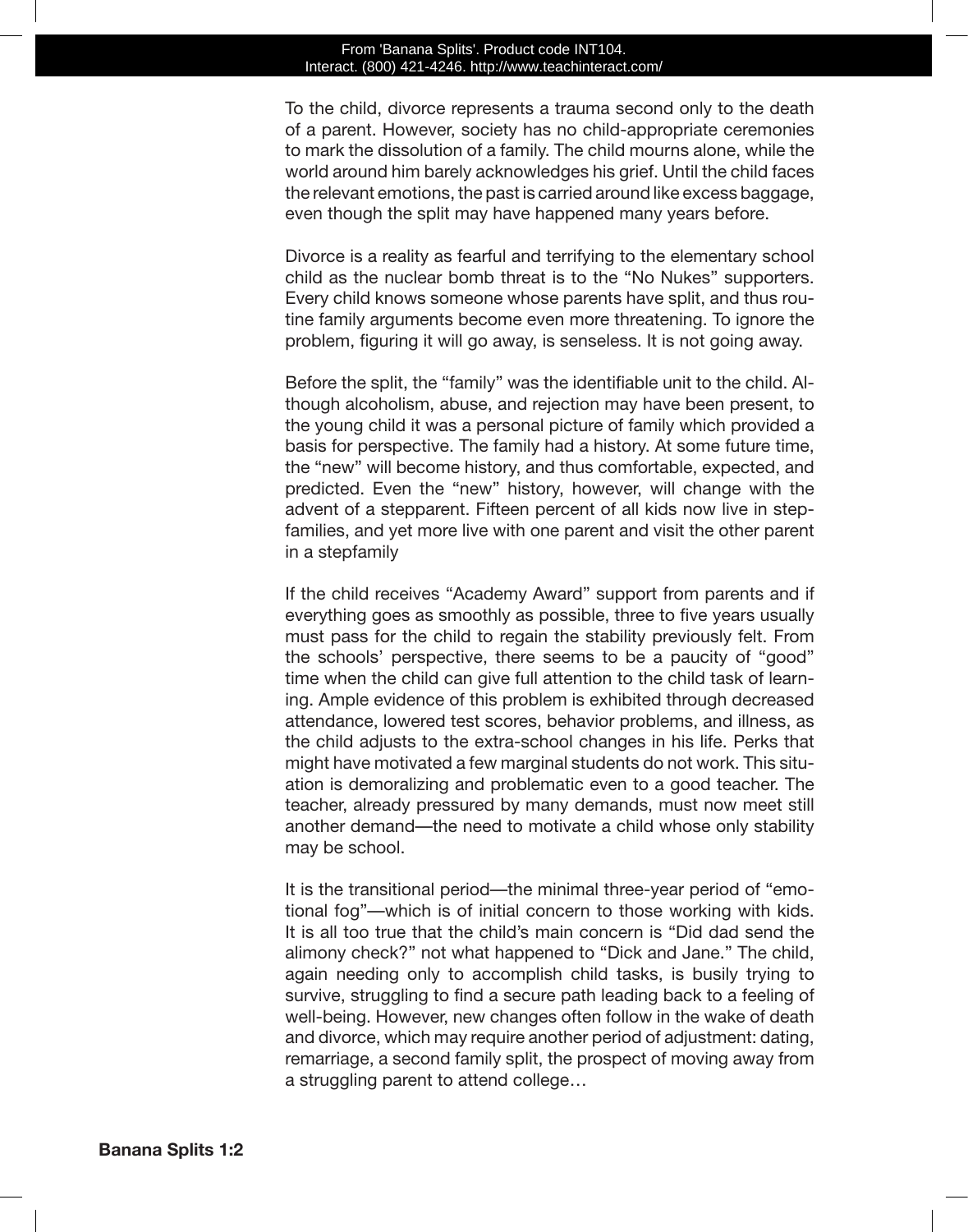#### From 'Banana Splits'. Product code INT104. Interact. (800) 421-4246. http://www.teachinteract.com/

ςQ

Because it establishes the peer support of kids who share feelings of loss and change, *Banana Splits* helps school-age children and youth regain a feeling of stability. Together they confront and learn to live with death, divorce, a missing parent, or remarriage. The young persons participate only when they feel comfortable. The ongoing nature of the group allows them to heal at their own pace.

> The bright spot in all of this remains the kids. Their ability to cope, their flexibility, and their will to survive make each of us who comes in contact with them a little more humble.

It is to these kids who have written their words of hope, love, and frustration on the graffiti paper that this manual is really dedicated. May we continue to learn from them!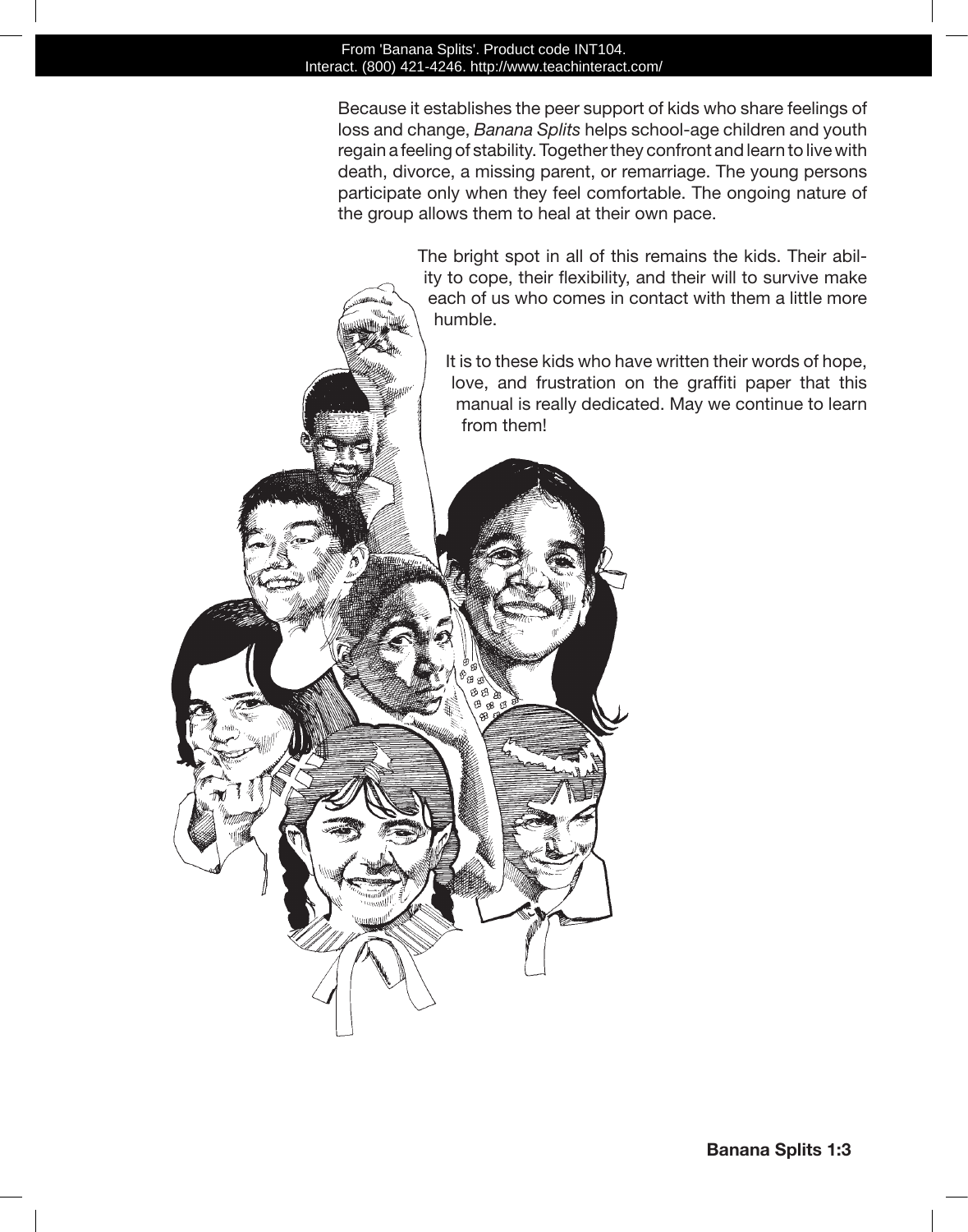## **Program philosophy**

We believe we have a moral responsibility to help any child, in his own unique way, to adjust to the divorce or loss of parents. We can never give an answer to "Why me?" or remove the grief felt. But we can help the child moving through the stages of "Why me?" to "Who knows why?" to ultimately accepting that since *it* is not going away, "I *can* do something to make myself feel better."

We know children are remarkably resilient and strong. They already possess the coping skills, which have only to be refocused in a positive way. Most of all, kids don't want to hurt. They just want to be happy. They will heal as quickly as possible, and we as adults must trust their desire to do this.

Since the reality of the split can't be changed by any child-appropriate behavior, finding an answer to the question "What can be done to make me feel better?" is an exercise in problem solving. Successful resolution of a current problem rests on a positive solution to a previous problem. The ultimate long-term goal is the ability to live life more productively.

We are not talking about deep psychic resolutions, but about school support, as the child with his own sense of timing returns to the task at hand, *being a child.* We can help him begin to resolve some of the issues by being aware of the problems and patterns surrounding any separation. Unfortunately, when we see a well-dressed child, we assume an "intact" child. There are no obvious evidences, no clues of hurt, but they are there. If marriage has been the expected family framework, the split is traumatic for rich and poor alike. The kids share the emotional hurt and confusion of a "life gone wrong," regardless of family background.

Certainly split kids are scared kids, for life is not as predictable and certain. One does not ask a split about being scared. Rather one asks, "What do you do when you are scared?" Kids build up a backlog of survival tactics: hiding in closets or under beds, climbing up trees, daydreaming, watching TV. All are coping methods. The child whose family has changed through parental remarriage not only must adjust to the new "step," but also must complete the process of mourning for

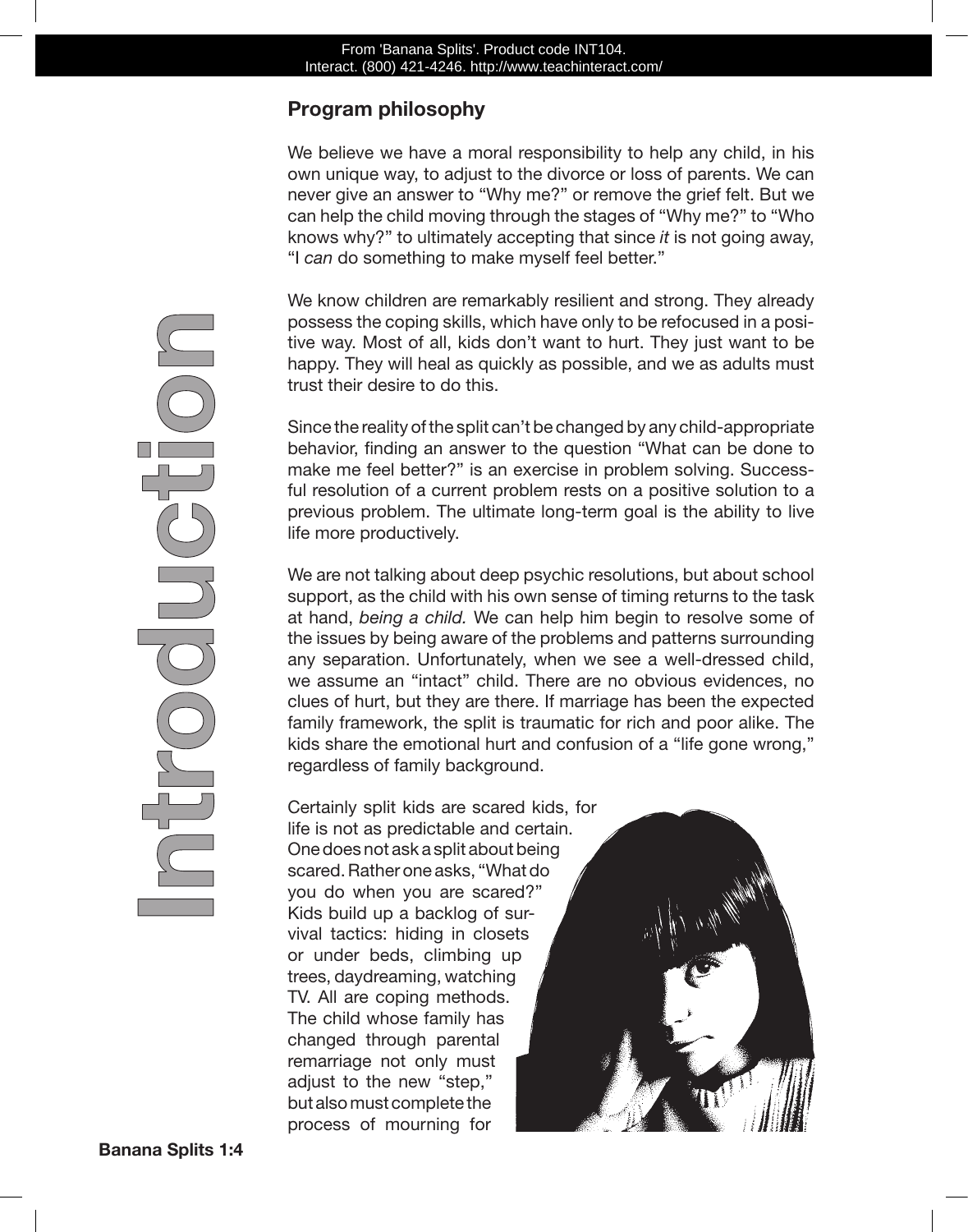the old family. To try to motivate these children, as they exist in their unique but divorce-universal instability, can be related to asking an adult standing outside in a thunderstorm to recall the capitals of the states.



We believe in the ongoing visible presence of the group so that it is available as the child needs it. Unlike a timelimited group, *Banana Splits* is always there, even next year or the year after.

We who work with these kids realize that separation is a crisis for any child, and parental remarriage may, just as easily, produce another crisis. Furthermore, as children's brains develop they reach new awareness of their own loss and how they are perceived by their peers.

We can help these kids as we teach them, and in many cases we must help them in order to teach them. Accepting the effects of a split is no longer a luxury; it is a necessity for the successful achievement of long-term educational goals. The role of education and parent/ child relationships are not separate, non-related entities. To expect any of the institutions involved to function in isolation is fallacious. The whole is more than the sum of the separate institutions.

## **Program history**

Our experience with high school kids identified adolescents whose anger regarding divorce had become directed at themselves as well as at those around them. Their "normal" teenage rebellions seemed more intense and more destructive. It became obvious that the proximity of the parental split or remarriage was not the only issue. A youth whose parents had split years before might be as upset as one whose parents had split only months before. The concerns of these kids were valid to them. Whether the concerns were based in reality or not was not the issue. Their actions were often directed at "getting back at," "proving to," or any of a multiplicity of "gotchas."

Since the teen's life was affected socially and educationally, we began to wonder about *early* intervention. In 1978 we started a nameless peer support group with four fifth-grade girls. This program increased the next year to eight children and has been "snowballing" ever since.

The name *Banana Splits* was chosen as a reflection of what had proven to be the nature of the group. These were "up" kids, living in a crazy situation, but surviving, and surviving well for the most part. The title *Banana Splits* made a statement that was both positive (the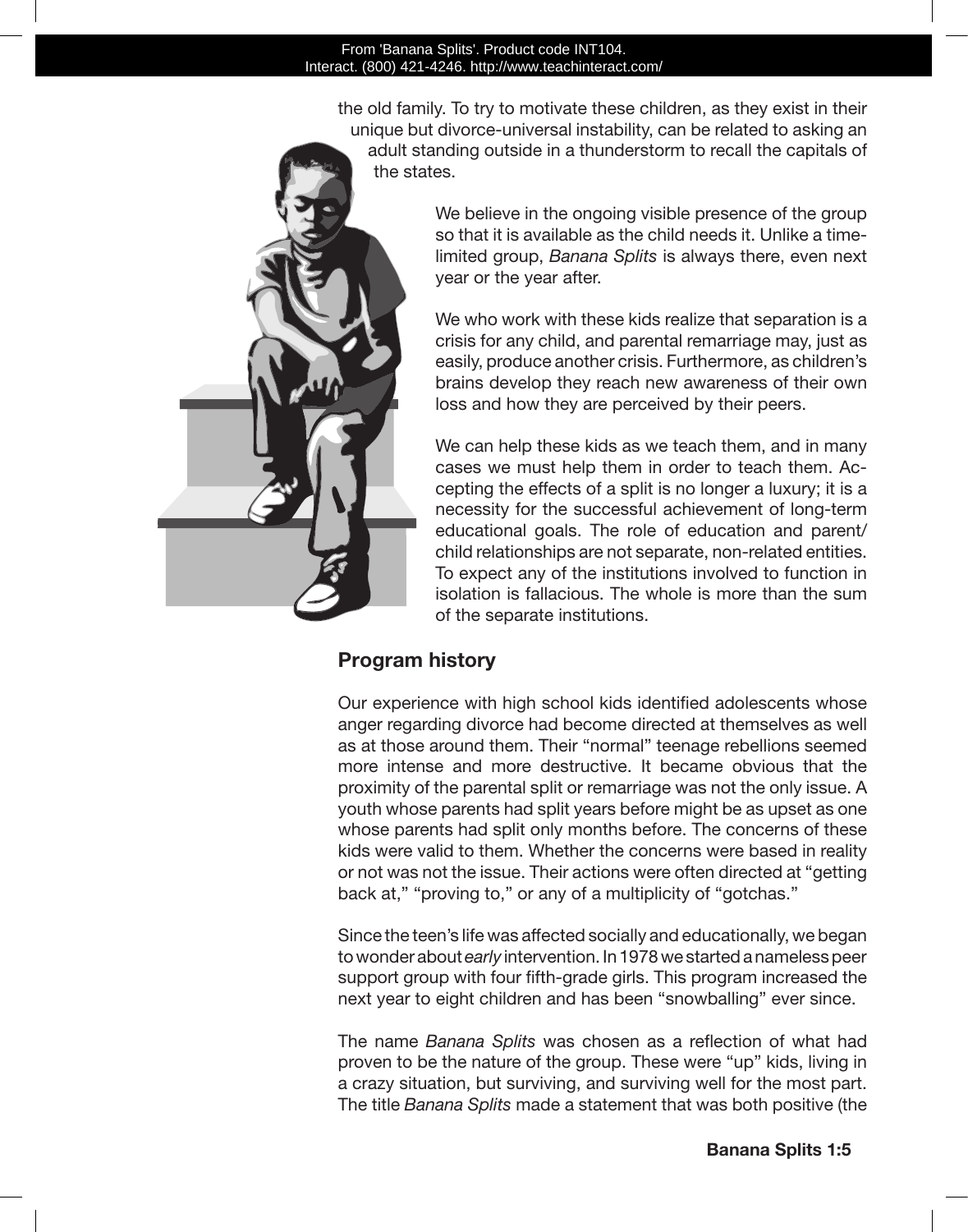#### From 'Banana Splits'. Product code INT104. Interact. (800) 421-4246. http://www.teachinteract.com/

love of ice cream is a child's birthright) and realistic (splits stated the reality that these kids' families had split). The message was clear. This was not a group to be pitied, for their self-image as a group was positive, both to themselves and to the world. The parental split had caused major life changes that are not historically supported by family traditions.

A splits child can be referred into the group by a parent, staff member, or brought in by a peer. Our administration felt that an initial visit did not require parental permission. However, if the child wanted to continue, the parent must be contacted. This contact accomplished three things:

- 1. receiving of input from the parent,
- 2. clarifying the collaboration between home and school in this specific area, and
- 3. encouraging communication at home as beneficial for the child.

In spite of the confidential relationship within the group, parental support was and remains fantastic. Parents were assured that if there was a crisis, they would be contacted. Because the children would be aware of this decision, their trust remained. Elementary school children are not involved in the intense dependent/independent struggle of teenagers; they know that they are not independent and can admit this need freely, thus facilitating parental involvement on the elementary level. By contrast, on the secondary level parental permission may or may not be needed, depending upon school policy.



Even the youngest child has been able to honor the trust of the group and clearly understands that things discussed within the group are not to be shared with the outside world. However, the child is encouraged to share his input at home.

## **Child needs to belong**

The "secrecy component," for the lack of a better name, supports the child's need to "belong to a club" with its attendant rules and regulations. But to validate its existence for this reason detracts from the child's real empathy and respect for peers. Both the sharing of emotions and the acceptance of the universality of hurts and fears is sacred. Permission is given and supported to expose one's feelings, unencumbered by a need to protect oneself.

The balance between allowing expression of oneself and chaos presented a real management challenge. Fifth-grade girls sat, talked, or did projects; fifth-grade boys pushed, pinched, or propelled themselves, their words, or their projects. Clearly stated limits allowed the children to monitor themselves. The choice to leave or stay was reiterated.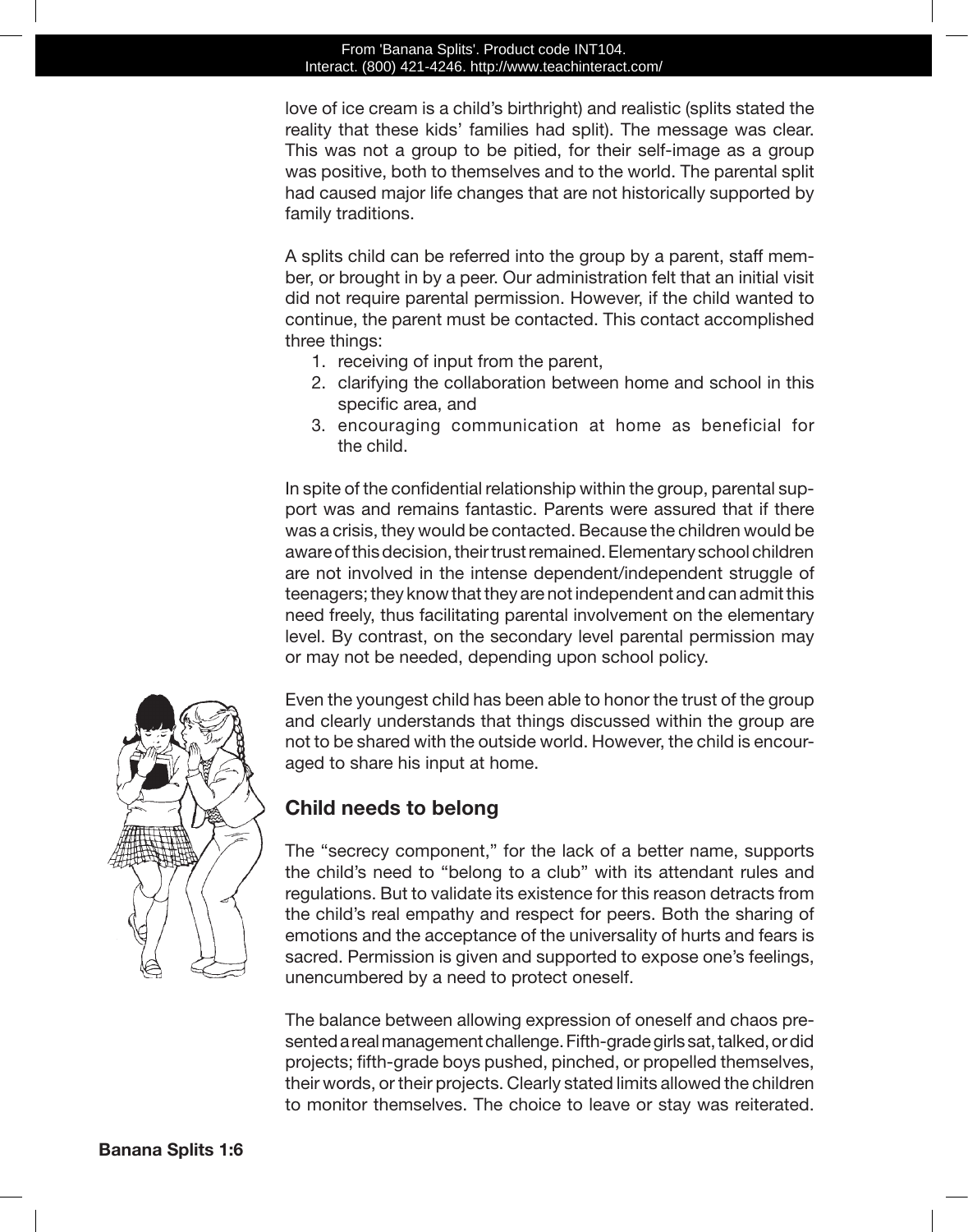## **How to set up an elementary program**

Follow these steps in organizing *Banana Splits* in an elementary school.

## ■ **Step 1: Contact parents**

Initial contact made with the PTA/PTO, as well as a few split/stepparents, offers a wide avenue for support. An announcement is then made to all parents through the menu or newsletter, which tells them that the group will be starting. Explain that since the group will meet during school hours, transportation is not a problem. The school does not want to take the parent's place; it only wants to facilitate the communication between the child and the home. Parents are encouraged to contact the person who will head the group. The following areas should be clarified during the initial contact:

- The reason for the group;
- The proposed population (kids with problems; not problem kids);
- Parameters of parent confidentiality;
- • Parameters of child confidentiality;
- Procedure for parent notification in case of non-resolved issues;
- Encouragement to keep in contact with any related concerns.

## ■ **Step 2: Gather children to participate**

Gathering children is easy. It takes no more than a few kids in each class to find friends and pass the word. *Banana Splits* is a group for any kid whose family structure has changed. Living with a single parent, a stepparent, a grandparent, all are valid prerequisites for membership. We have easily absorbed children who have lost a parent through death. Processing of their grief is not vastly different from the child whose parents have split.

Have staff members suggest names of kids whom they know to be eligible.

Get the administration to agree to allow a child to attend one session without parental permission; but any subsequent attendance would require a written note or phone call from the parent or guardian. Parents often call after the child has described the program, for the very name causes confusion. A crucial point is that the child is motivated to discuss the program at home. We have found that a child's enthusiasm lessens parental wariness.